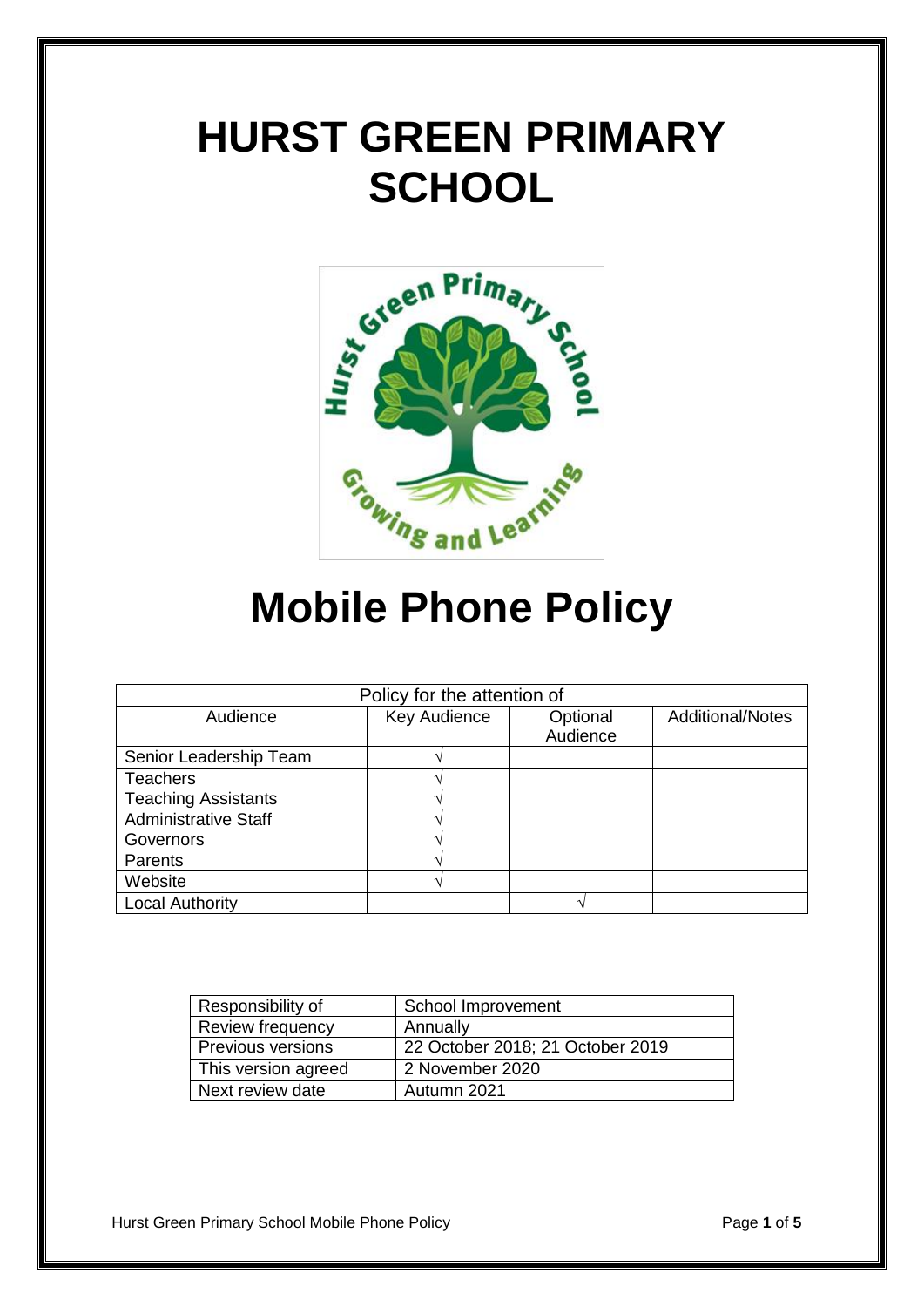**Hurst Green Primary School is committed to ensuring the safety of children in its care. We recognise the importance of mobile phones in school for communication purposes, but are aware that casual or inappropriate use of mobile phones in the School could pose a risk to children.** 

**This policy applies to all staff and volunteers, and covers both indoor and outdoor areas. Failure to adhere to this policy may result in disciplinary action.** 

#### **Staff personal mobile phones**

 $\Box$  Staff will not carry personal mobile phones while working. This protects staff from being distracted from their work, and from allegations of inappropriate use. Their phones will be kept in an agreed area in the school.

 $\Box$  If staff have a break time during their working hours, they may use their mobile phones during these times, in an agreed area not used by children e.g. in the office / staff room.

 $\Box$  Where it is essential for staff to make a personal call during a session, they should, (with the agreement of their line manager), make this in the agreed area not used by children.

 $\Box$  Staff must give the school telephone number to their next of kin, in case it is necessary for the staff member to be contacted, in an emergency, during session hours.

#### **The School notes the following Ofsted advice**

'Mobile phones may be used in school, as long as their use is appropriate. The use of a mobile phone must not detract from the quality of supervision and care of children.'

'If inspectors observe, or become aware of, staff using a mobile phone for nonessential purposes they will consider drawing this to the attention of the manager, supervisor or registered provider. They will also consider if the staff member was meeting the needs of the children, when using the telephone, and consider the impact on inspection judgements, including setting an action.'

#### **Children**

As Year 6 children start to walk to and from school by themselves we understand that they may have their mobile phone with them as added security. Parents must seek permission from the Headteacher (or Deputy) by completing the school's consent form (see appendix 1) before phones are brought into school. This is to ensure that parents are aware that their child has their phone with them. Phones MUST be taken to the school office at the beginning of the school day and collected by your child at the end of the day. The phone must be switched off whilst in school. Mobile phones are NOT permitted in the classroom at any time. School will not be held responsible for any phone that is lost, stolen or damaged whilst at school. Any child who breaks the rule regarding mobile phones will no longer be able to bring it into school and parents will be informed.

There will be individual cases or one off occasions where younger children need to have a phone with them. Parents are requested to seek permission in these exceptional circumstances from the Headteacher or Deputy.

#### **Educational visits and residential trips**

Children are not permitted to take their mobile phones on any educational visits or residential trips.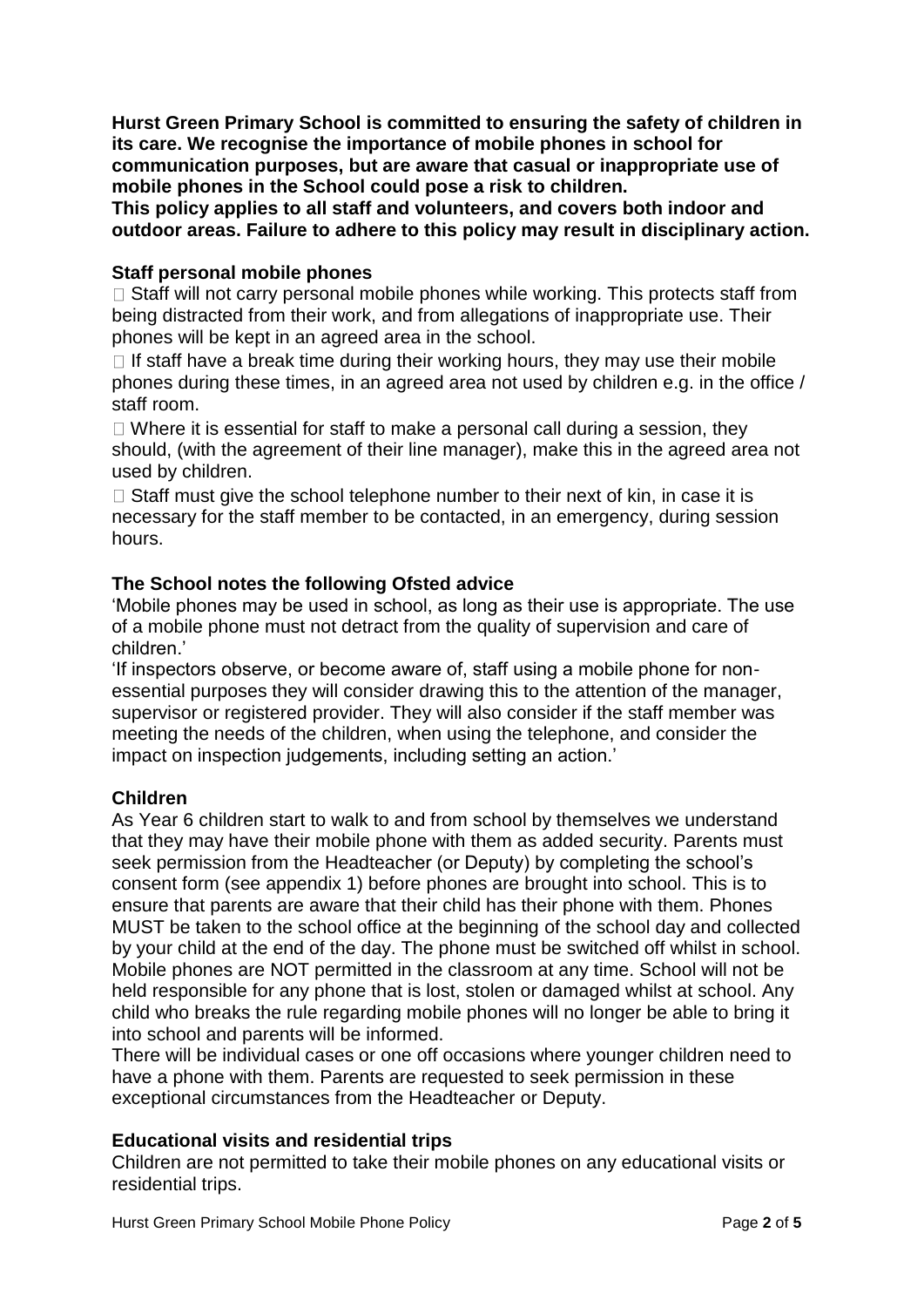#### **Visitors and parents/carers**

Visitors in school are asked to leave their mobile phone in the school office or if they are in school for a longer period of time they are given a locker to put their phone in.

#### **PTA activities**

Children who come to events organised by the PTA are not allowed to bring their mobile phones into school e.g. school discos. Members of PTA to follow guidelines for members of staff when on school premises.

#### **Photographs**

It is recognised that one of the key ways to support children's development, and engage parents in children's learning, is through photographs that record their children's activities and achievements. We will seek permission from parents/carers to take photographs of their children for this purpose, using the school's own devices through the photograph permission form.

Camera or video functions on mobile phones must not be used in the school unless agreed by the Headteacher e.g. Christmas and summer productions, class assemblies.

#### **Relationship to other policies**

This policy should be considered alongside the e-safety policy.

#### **Data Protection**

This policy adheres to the principles under data protection law. For further information please review the school's data protection policy published on the school's website

#### **COVID update (inserted September 2020)**

Due to COVID and all the strategies put in place, it was agreed that staff could keep their mobile phones with them as long as they are turned off. This is to help ease congestion in the corridor where the staff lockers are located.

Children's mobile phones are kept in the classroom rather than the school office to avoid breaking bubbles and unnecessary movement around school.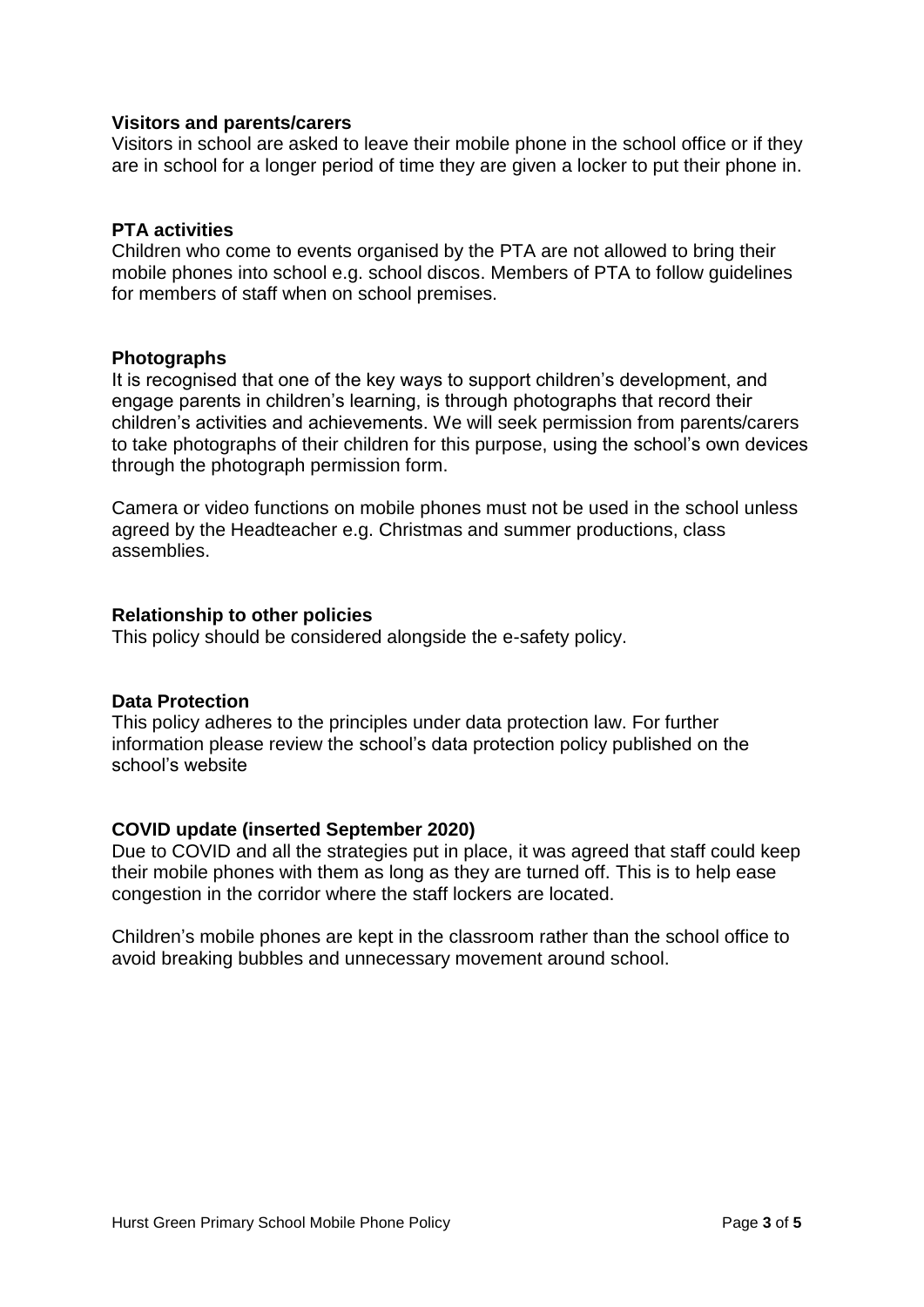#### *Date*

#### Dear Parents

At Hurst Green Primary School we are aware of some safety issues related to our 'modern' society and that some parents allow their children to carry a mobile phone for after school arrangements. However, the school has a duty of care to ensure that the school's learning program is in no way interrupted.

Here is a set of guidelines that we are asking parents and pupils to follow in relation to mobile phones.

- The pupil has parent consent to bring the mobile phone to school and that both parent and pupil have signed the consent form attached to this letter.
- The school is in no way responsible for the loss, theft or damage to a mobile phone whilst it is on the school premises.
- That the mobile phone is switched off during school time.
- The mobile phone is to be stored in the school office for the duration of the school day.
- The pupil is responsible for collecting their mobile phone from the school office at the end of the school day

Please fill out and return the attached form to the school office before your child brings their mobile phone to school.

Thank you for your continued support.

Yours sincerely

**V Kelly Headteacher**